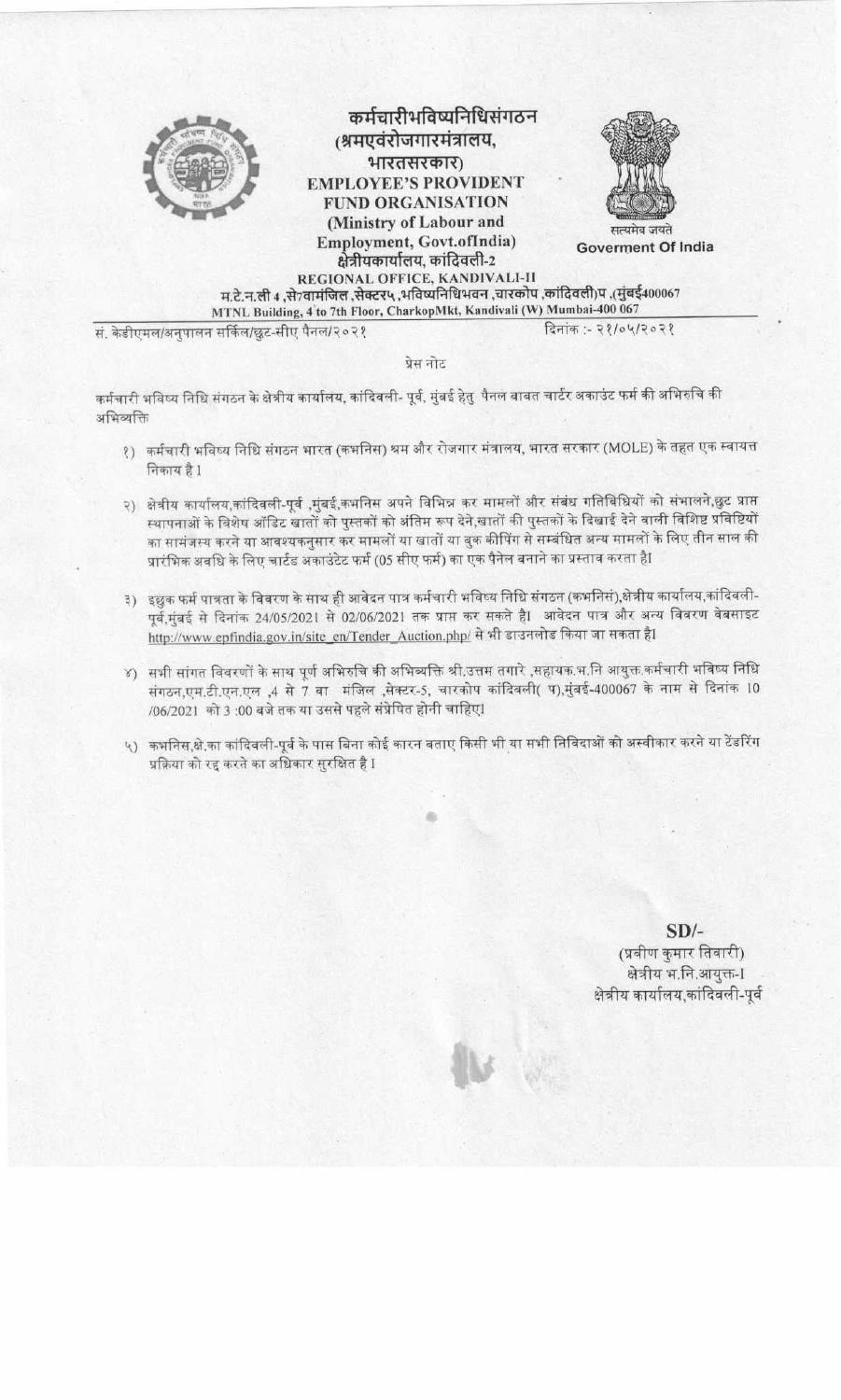





Goverment Of India

REGIONAL OFFICE, KANDIVALI-II म.टे.न.ली, 4 से 7वामंजिल, सेक्टर५, भविष्यनिधिभवन, चारकोप, कांदिवली (प), मुंबई400067 MTNL Building, 4 to 7th Floor, CharkopMkt, Kandivali (W) Mumbai-400 067

No/KDMAL/Compliance Circle/Exem-CA Panel/2021

Date:21/05/2021

#### **PRESS NOTE**

# Expression of Interest [EOI] for empanelment of chartered accountant firms for Regional office Kandivali-West, Mumbai. Employee's Provident Fund organisation [EPFO]

- 1) The Employee's Provident Fund organisation India (EPFO) is an autonomous body under the Ministry of Labour and Employment, Government of India (MOLE).
- 2) Regional office, Kandivali- East, Mumbai, EPFO proposes to form a panel of Chartered AccountantFirms (05 CA Firms) for the initial period of three years, for Regional office Kandivaliwest, Mumbai for handling various tax matters and allied activities, finalization of books of accounts special audit of Exempted Establishments, reconciliation of specific entries appearing in books of accounts or any other matter relating to tax matter or accounts or book keeping etc. as and when required.
- 3) Interested Firms may collect the details of eligibility as well as application forms from EMPLOYEES' PROVIDENT FUND ORGANISATION(EPFO), Regional Office, Mumbai from 24.05.2021 to 02.06.2021. The application form and other details can also be downloaded from the website https://www.epfindia.gov.in/site\_en/Tender\_Auction.php/
- 4). The Expression Of Interest completed and supported with all the relevant details should be addressed Tagaray, Assistant P.F. Commissioner, Employees Provident Fund to Shri Uttam Organisation, Bhavishya Nidhi Bhavan, MTNL Building, 4 to 7th Floor, Charkop, Kandivali (West), Mumbai - 400067 on or before 10.06.2021.
- 5) The EPFO, RO, Kandivali-East reserves the right to refuse/reject any or all the tenders or cancel the tendering process without assigning any reasons.

### $SD/-$

(Praveen Kumar Tiwari) Regional PF Commissioner-I Regional Office, Kandivali East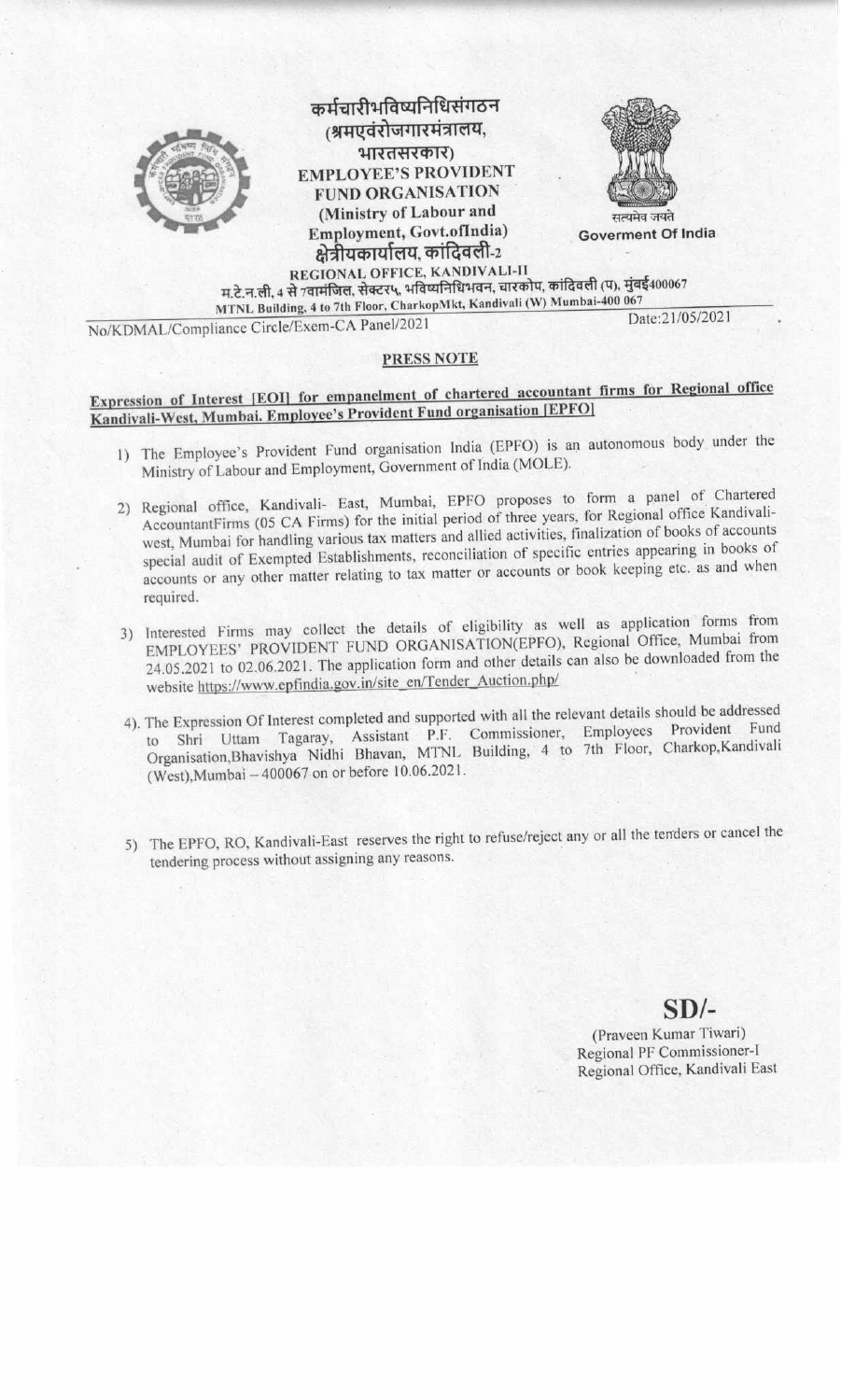

EMPLOYEES PROVIDENT FUND ORGANIZATION (श्रम एवं रोजगार मंत्रालय, भारत सरकार) (MINISTRY OF LABOUR & EMPLOYMENT, GOVT. OF INDIA) क्षेत्रीय कार्यालय, कांदिवली-पूर्व REGIONAL OFFICE, MUMBAI, KANDIVALI-EAST ४ से ७ मंजिल, एम .टी .एन .एल .बिल्डींग, डॉ .बाबासाहेब आंबेडकर रोड, सेक्टर ८, MTNL BUILDING, DR. B R AMBEDKAR ROAD, SECTOR-8, चारकोप, कांदिवली (पच्छिम) , मंबई - ४०० ०६७ CHARKOP, KANDIVALI (WEST), MUMBAI-400 067.

कर्मचारी भविष्य विवि संगठि



### **Expression of Interest (EOI) for Empanelment of Chartered Account Firms for Regional Office, Kandivali-East**

- **1. The Employees Provident Fund Organization, India (EPFO)** is an autonomous body under the Ministry of Labour and Employment, Government of India (MoLE). The Main objective of the organization is to provide old-age social security to the subscribers as per the provisions of EPF &MP Act. 1952 and the three Schemes framed there under. For further information above EPFO one may visit the website **www.epfindia.gov.in.**
- **2. Regional Office, Kandivali-East, EPFO** proposes to form a panel of Chartered Accountant Firms (5-CA firms) for initial period of three years for handling various tax matters and allied activities, finalization of books of accounts, special audit of Exempted Establishments, reconciliation of specific entries appearing in books of accounts or any other matter relating to tax matter or accounts or book keeping etc, as and when required.

#### **3. Eligibility:**

#### **Eligibility criteria:**

(1) Applicant firms should be in existence for at least 10 years

(2) Applicant firms should have at least 5 full times partners with at least 1 full time FCA

(3) The applicant firm should be in the panel of C&AG/Income Tax.

(4) The partners must be member of ICAI and should have valid full time certificate of practice issued by ICAI.

(5) Applicant firm must have experience of auditing accounts/handling tax matters with Govt. Organization/PSEs.

(6) Average Annual turnover of the firm of the last three years should be at least Rs. 50 Lakhs.

(7) Applicant firm or its partners should not have been held guilty of any professional misconduct under Charted Accountants Act. 1949 (as amended) during past five years or penalized under any of the tax law by ICAI or any other statutory body.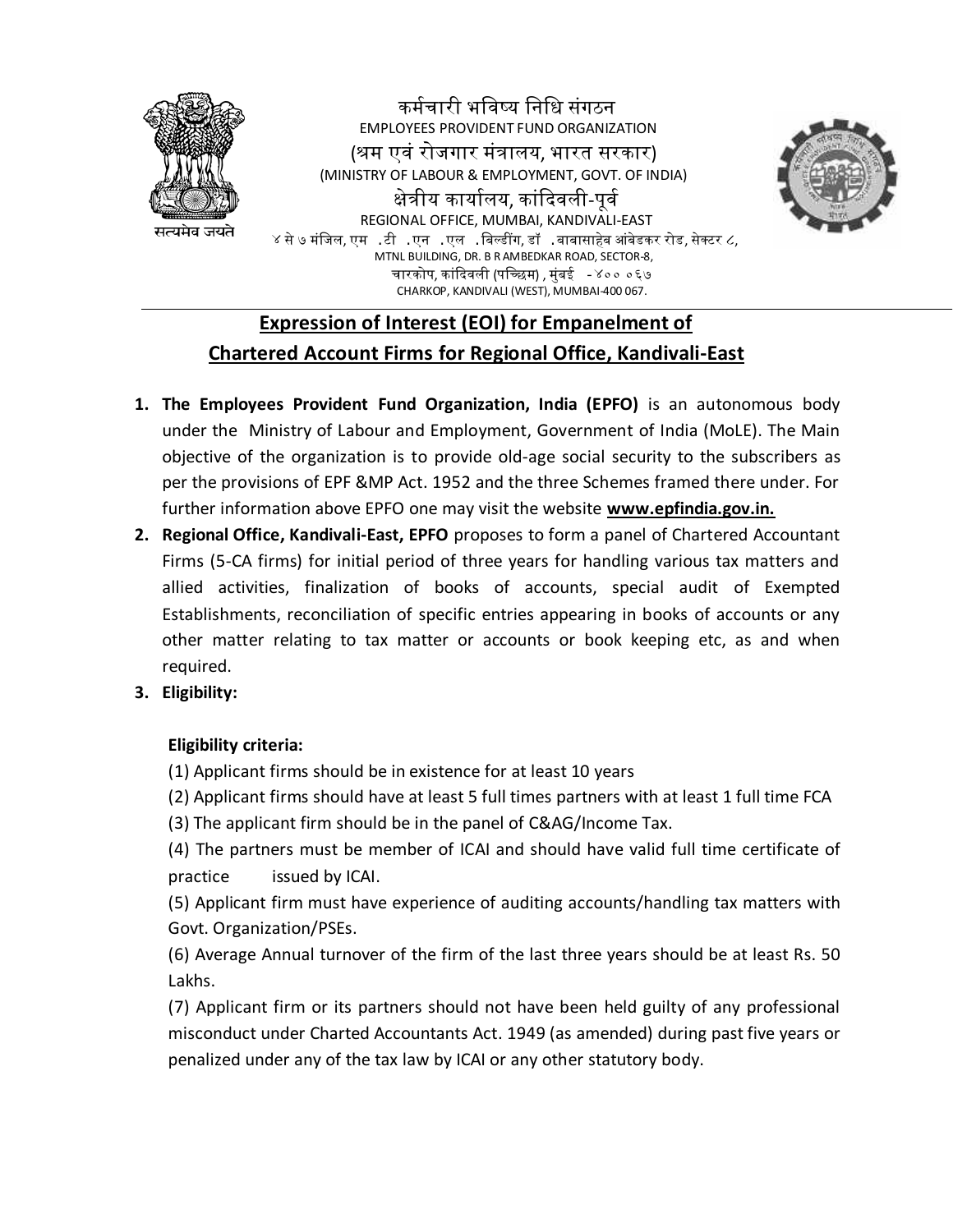(8) Applicant firms or its partners should not be facing any investigation or enquiry by any tax authority for violation of any of the tax laws.

#### **4. Selection procedure:**

 (a) All the applications received up to the last date shall be scrutinized by a Committee appended by the competent authority to decide the eligible firms. Once a firms is declared as eligible then top 5 firms will be selected on the basis of points scored on different criteria. Point system will be as follows:

| <b>POINT SYSTEM</b> |  |
|---------------------|--|
|                     |  |

|    | Eligibility                   | Point                                                                                 |
|----|-------------------------------|---------------------------------------------------------------------------------------|
| 1. | <b>Experience of Firm</b>     | 0.5 point for every calendar year from 10 years<br>onwards maximum 15                 |
| 2. | <b>Full time FCA Partner</b>  | 5 points for first partner and 2.5 points from 2 <sup>nd</sup> partner<br>onwards     |
| 3. | <b>Full time ACA partners</b> | 3 points each for first 5 partners and 1.5 points each for<br>6 <sup>th</sup> onwards |
| 4. | <b>Full time CA employees</b> | 1 point for every CA-Maximum 20 point                                                 |
| 5. | Turnover                      | 1 point for each lakh 1 above 50 lakh                                                 |

(b) EPFO, in case of necessity can add new firms in the panel.

#### 5 **Nature of work:**

 Employee's provident fund is a recognized provident fund under the provisions of Income Tax Act, 1961 therefore its income arenon-taxable. However, under certain circumstances various provisions of income Tax Act and other tax law become applicable to EPFO. Apart from this, professional services are required also for finalization of books of accounts, special audit of Exempted establishments, system audit, performance audit reconciliation of specific entries appearing in book of accounts or any other matter relating to tax matter or accounts or book keeping etc. The nominated Firm would be required to handle the case assigned as per the terms of reference.

#### 6 **Allotment of Works:**

To allot any work a limited tender will be invited from the empanelled firms and following the General Financial Rules of the Central Government, the work will be allotted to a particular firm.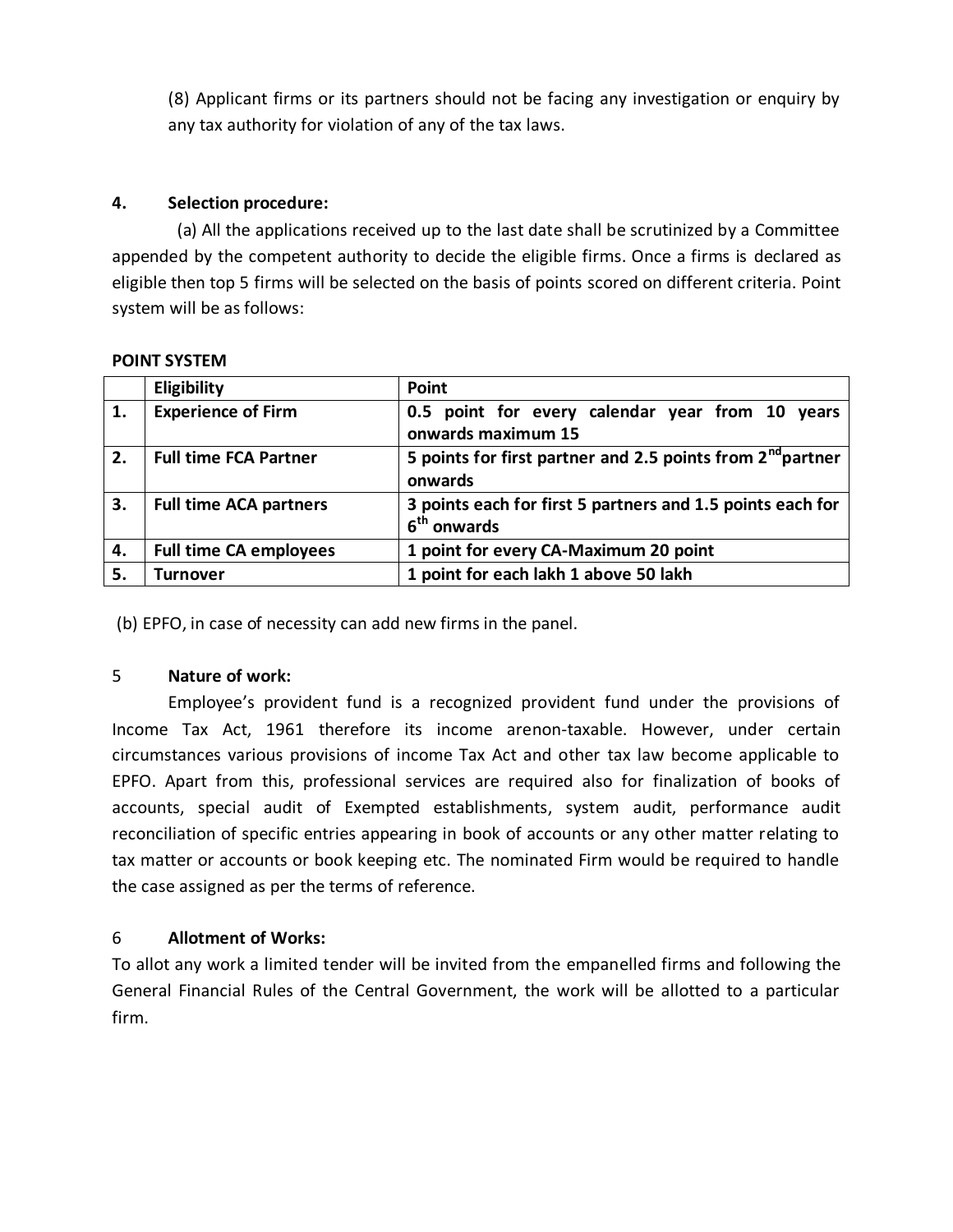### 7 **Application form:**

 Interested parties may apply in the application format enclosed as **Annexure 'A'** along with the undertaking in the format as below:

I………………………….. The Managing partners of M/s………………………. Chartered Accountants do hereby verify, declare and undertake:

- a) That the particulars given above are complete and correct and that if any of the statements made or the information so furnished in the application form is later found not correct or false or there has been suppression of material information, the Firm would stand disqualified from empanelment/allotment of work and might be liable for disciplinary action under the Chartered Accountants Act, 1949 and the regulations framed there under.
- b) Applicant firm or its partners should not have been held guilty of any professional misconduct under Chartered Accounts Act, 1949 (As amended) during past five years or penalized under any of the tax law by ICAI or any other statutory body.
- c) Applicant firm or its partners should not be facing any investigation or enquiry by any tax authority for violation of any of the tax laws.
- d) That I and other partners are in full time practice of Chartered Accountants.

Name & Signature of the Managing Partner of the Firm with Seal.

8 EOI should be superscripted as **"Confidential-EOI for Empanelment of Chartered Accountant Firms"**

 To be submitted in a sealed envelope and addressed to: **The Regional PF Commissioner- I Employees' Provident Fund Organisation, MTNL Building, 4th to 7th Floor, Charkop,Kandivali (West), Mumbai – 400067.** 

9 **Last date for submission of EOI is 10.06.2021.**